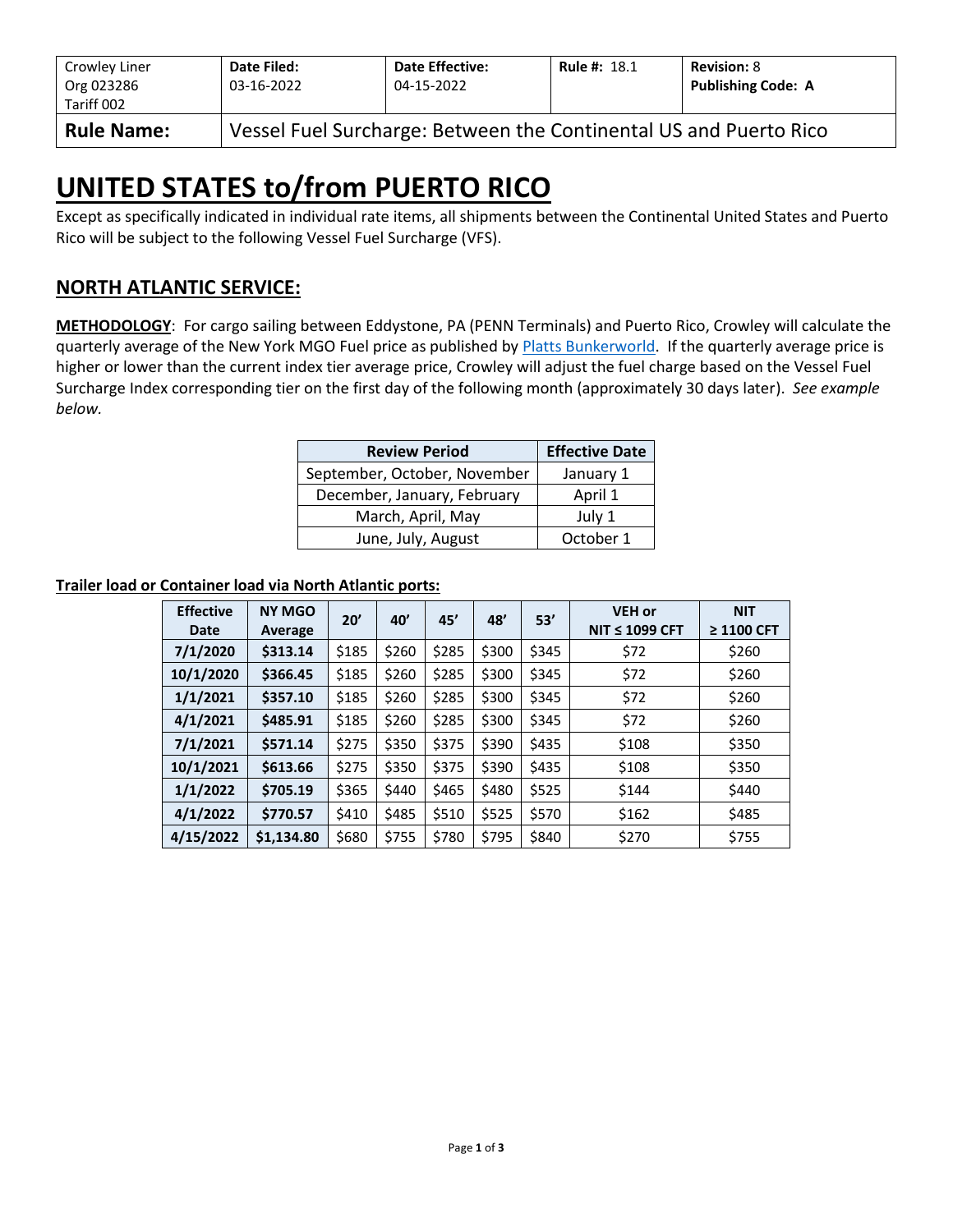| Crowley Liner<br>Org 023286<br>Tariff 002 | Date Filed:<br>03-16-2022                                         | <b>Date Effective:</b><br>04-15-2022 | <b>Rule #: 18.1</b> | <b>Revision: 8</b><br><b>Publishing Code: A</b> |  |  |  |  |
|-------------------------------------------|-------------------------------------------------------------------|--------------------------------------|---------------------|-------------------------------------------------|--|--|--|--|
| <b>Rule Name:</b>                         | Vessel Fuel Surcharge: Between the Continental US and Puerto Rico |                                      |                     |                                                 |  |  |  |  |

### **SOUTH ATLANTIC SERVICE:**

**METHODOLOGY**: For cargo sailing between Jacksonville, FL and Puerto Rico, Crowley will use a combination of two indexes to calculate the quarterly average. We will utilize New York MGO Fuel price as published by [Platts Bunkerworld](http://www.bunkerworld.com/) and Henry Hub's Natural Gas (LNG) price as published by the [U.S. Energy Information Administration.](https://www.eia.gov/dnav/ng/hist/rngwhhdD.htm) The index will be weighted 85% LNG and 15% MGO.

Crowley will adjust the fuel based on the change in fuel price on a quarterly basis per the below:

| <b>Review Period</b>         | <b>Effective Date</b> |
|------------------------------|-----------------------|
| September, October, November | January 1             |
| December, January, February  | April 1               |
| March, April, May            | July 1                |
| June, July, August           | October 1             |

#### **Trailer load or Container load via South Atlantic ports:**

| <b>Effective</b><br>Date | <b>NY MGO</b><br>Average                                                                              | <b>LNG</b><br>Average | 20'   | 40'   | 45'   | 48'   | 53'   | <b>VEH or</b><br><b>NIT &lt; 1099 CFT</b> | <b>NIT</b><br>$\geq$ 1100 CFT |  |  |  |
|--------------------------|-------------------------------------------------------------------------------------------------------|-----------------------|-------|-------|-------|-------|-------|-------------------------------------------|-------------------------------|--|--|--|
| 7/1/2020                 | \$313                                                                                                 | \$1.76                | \$185 | \$260 | \$285 | \$300 | \$345 | \$72                                      | \$260                         |  |  |  |
| 10/1/2020                | \$366.45                                                                                              | \$1.90                | \$185 | \$260 | \$285 | \$300 | \$345 | \$72                                      | \$260                         |  |  |  |
| 1/1/2021                 | \$357.10                                                                                              | \$2.30                | \$262 | \$337 | \$362 | \$377 | \$422 | \$103                                     | \$337                         |  |  |  |
|                          | \$485.91                                                                                              | \$2.80                | \$338 | \$413 | \$438 | \$453 | \$498 | \$133                                     | \$413                         |  |  |  |
| 4/1/2021                 | Removed 5 days from LNG average, as it increased the average to \$3.52, due to the 2021 winter storm. |                       |       |       |       |       |       |                                           |                               |  |  |  |
| 7/1/2021                 | \$571.14                                                                                              | \$2.73                | \$313 | \$388 | \$413 | \$428 | \$473 | \$123                                     | \$388                         |  |  |  |
| 10/1/2021                | \$613.66                                                                                              | \$3.72                | \$348 | \$423 | \$448 | \$463 | \$508 | \$138                                     | \$423                         |  |  |  |
| 1/1/2022                 | \$705.19                                                                                              | \$5.25                | \$489 | \$564 | \$589 | \$604 | \$649 | \$194                                     | \$564                         |  |  |  |
| 4/1/2022                 | \$770.57                                                                                              | \$4.254               | \$432 | \$507 | \$532 | \$547 | \$592 | \$172                                     | \$507                         |  |  |  |
| 4/15/2022                | \$1.134.80                                                                                            | \$4.65                | \$493 | \$569 | \$593 | \$609 | \$653 | \$196                                     | \$569                         |  |  |  |

#### **SOUTH ATLANTIC SERVICE CALCULATION**

|    | <b>CALCULATION STEPS:</b>                                         | <b>CALCULATION EXAMPLE:</b>                                    |                                                                  |        |       |       |       |       |       |            |            |  |
|----|-------------------------------------------------------------------|----------------------------------------------------------------|------------------------------------------------------------------|--------|-------|-------|-------|-------|-------|------------|------------|--|
| 1. | Calculate MGO Quarterly average                                   | MGO Average: \$530/MT                                          |                                                                  |        |       |       |       |       |       |            |            |  |
|    |                                                                   | MGO Corresponding Tier: \$500-\$559                            |                                                                  |        |       |       |       |       |       |            |            |  |
| 2. | Find the corresponding tier on the MGO index                      |                                                                | From                                                             | To     | 20'   | 40'   | 45'   | 48'   | 53'   | <b>VEH</b> | <b>NIT</b> |  |
|    |                                                                   |                                                                | \$500                                                            | \$559  | \$230 | \$305 | \$330 | \$345 | \$390 | \$90       | \$305      |  |
| 3. | Multiply the 40' amount by 15% (round up)                         | MGO 40' $\rightarrow$ \$305 x 15% = \$45.75 $\rightarrow$ \$46 |                                                                  |        |       |       |       |       |       |            |            |  |
| 4. | Calculate the LNG Quarterly average                               |                                                                | LNG Average: \$2.30/MMBTU                                        |        |       |       |       |       |       |            |            |  |
|    |                                                                   |                                                                | LNG Corresponding Tier: \$2.26-\$2.50                            |        |       |       |       |       |       |            |            |  |
| 5. | Find the corresponding tier on the LNG index                      |                                                                | <b>From</b>                                                      | To     | 20'   | 40'   | 45'   | 48'   | 53'   | <b>VEH</b> | <b>NIT</b> |  |
|    |                                                                   |                                                                | \$2.25                                                           | \$2.49 | \$235 | \$310 | \$335 | \$350 | \$395 | \$92       | \$310      |  |
| 6. | Multiply the 40' amount by 85% (round up)                         |                                                                | LNG 40' $\rightarrow$ \$310 x 85% = \$263.50 $\rightarrow$ \$264 |        |       |       |       |       |       |            |            |  |
| 7. | Add steps 3 and 6 together (round up)                             |                                                                | $$46 + $264 = $310$                                              |        |       |       |       |       |       |            |            |  |
| 8. | Calculate the difference from step 7 to current<br>40' fuel level | \$310 - \$260 (CURRENT 40' LEVEL) = +\$50 for the 40' LEVEL    |                                                                  |        |       |       |       |       |       |            |            |  |
| 9. | Repeat for each equipment size or type                            |                                                                | Repeat for each equipment size or type                           |        |       |       |       |       |       |            |            |  |